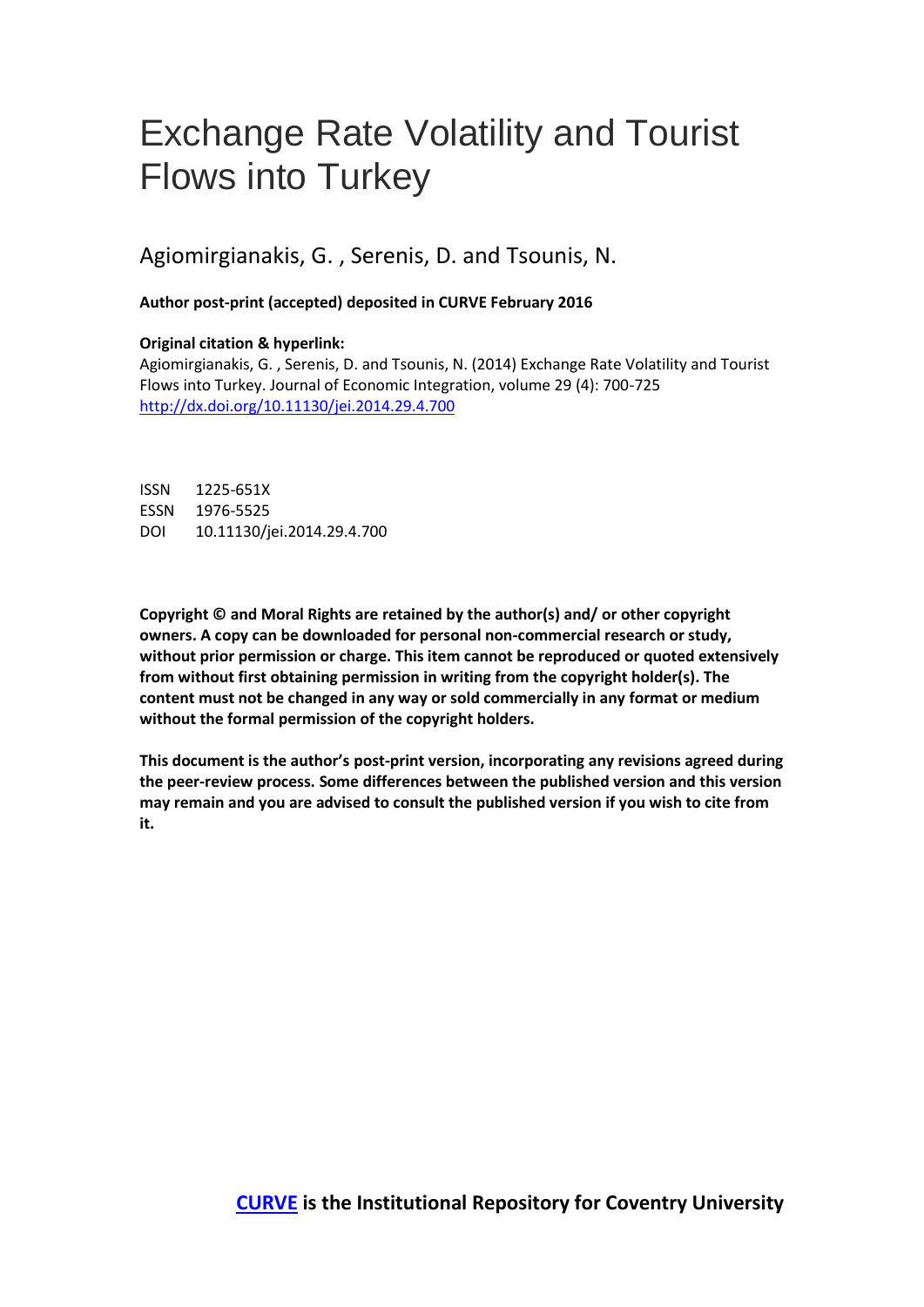# **Exchange Rate Volatility and Tourist Flows into Turkey**

George Agiomirgianakis<sup>1</sup>, Dimitris Serenis<sup>2</sup>, Nicholas Tsounis<sup>3</sup>

<sup>1</sup>Professor of Economic Analysis, Hellenic Open University and EEFS <sup>2</sup>Adjunct Faculty, Department of International Trade, TEI of Western Macedonia, <sup>3</sup>Professor of Economics, Department of International Trade, TEI of Western Macedonia; Adjunct Faculty, Hellenic Open University

This paper examines the effects of exchange rate volatility (ERV) on tourist flows into Turkey for the period 1994 - 2012. ERV affects tourist flows either by affecting potential travelers or the policy actions of tour operators by inducing them to switch travel locations in order to hedge their activities. In this study, international tourist flows into Turkey are measured by tourist arrivals and exchange rate volatility is measured, both, as a moving average of the logarithm of real effective exchange rate, as well as, by using only high and low peak values of the real effective exchange rate capturing the unexpected fluctuation of the exchange rate. The empirical methodology we use relies upon the theory of cointegration, error correction representation of the cointegrated variables and different volatility measurements of the exchange rate using the Autoregressive Distributed Lags (ARDL) modeling to cointegration. Our results show that (i) there is a negative relationship between exchange rate volatility and tourist flows into Turkey suggesting that potential travelers and tour operators react indeed to changes in exchange rates; (ii) there is a negative impact of the relative price ratio on the tourist flows; (iii) GDP per capita at tourist origin, measured in purchasing power parities (PPPs), exerts positive influence on tourist flows. Our findings suggest some direct policy implications: policy makers of a tourist destination country when design policies aiming to target potential markets for their tourist product, should, in principle, avoid markets prone to exchange rate volatility due to political, social upheavals or financial instability. Moreover, countries relying heavily on their tourism industry, should avoid using exchange rate policies to correct their international price competiveness, as these policies may end up to an exchange rate volatility that could, in turn, reduce substantially its tourism inflows in the longer run. This is especially true in the case of increasing ERV that escalates its negative influence on tourism flows.

**Keywords**: exchange rate volatility, tourist flows, Turkey, ARDL method

**JEL codes**: F41, L83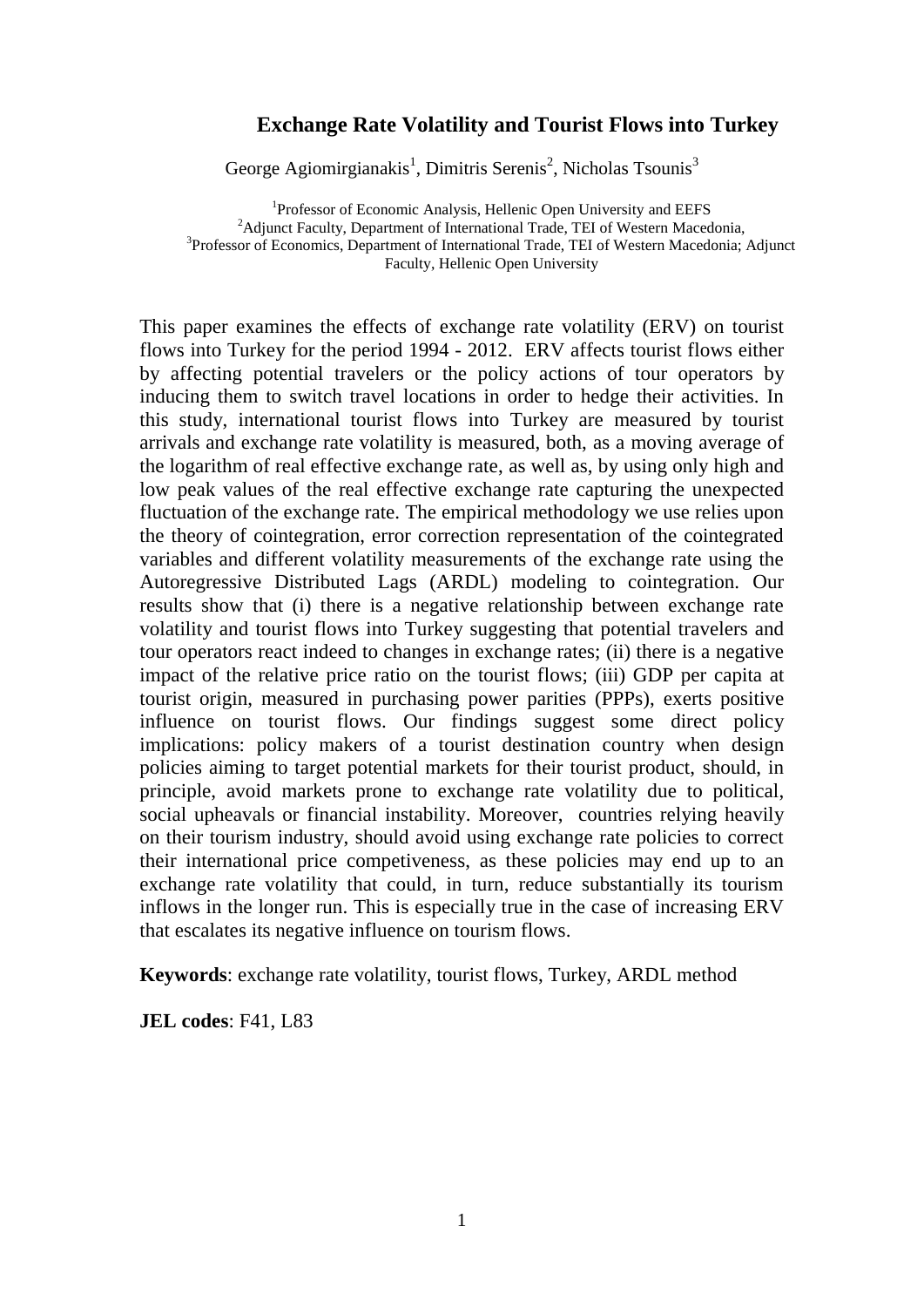## **1. Introduction**

Empirical studies have identified that changes in the exchange rate are associated with changes in international arrivals: a devaluation at destination induces inflows while a devaluation at the origin deters international tourist outflows. Although, the role of the exchange rate, either as a direct determinant or an indirect one -via its impact on relative prices between origin and destination, has been established by many studies, less attention has been given into the volatility of exchange rate that create an environment of uncertainty and thus reducing tourist inflows into a country incurring a volatile exchange rate. Tour operators perceive exchange rate volatility as an element of risk in their activities and thus they react by switching tourist flows into some other destination favoring countries that enjoy a relative exchange rate stability. The purpose of this paper is to explore the relationship between tourism flows and exchange rate volatility for Turkey, a country that is a major European destination for summer holidays.

The structure of the paper is as follows: Section 2, provides an overview of the relevant literature, Section 3, justifies the choice of the specific model and the choice of the variables. In section 4, data description and methodology issues are analysed. Section 5, presents our results and finally, Section 6, contains concluding remarks and analyses the policy implications of our findings**.**

#### **2. Literature Review:**

Most of the empirical studies examining the determinants of international tourist flows identify four major determinants: a) the real effective exchange rate; b) the relative prices between destination and origin; c) the income, approximated by the GDP of the origin country and d) the transportation cost (see e.g. among others Cheng Ka Ming (2012), Dwyer et al (2011), Zhang et al (2009), Song and Li (2008), Zaki (2008), Patsouratis et al (2005), Li (2005), Garin-Munoz (2000), Witt and Witt (1995), Crouch (1993)).

These empirical studies have concluded that an exchange rate devaluation at destination attracts tourist flows while an exchange rate revaluation at the origin reduces tourism outflows internationally (see e.g. among others Agiomirgianakis (2012); Song and Li (2008), Garin-Munoz (2000), Patsouratis, et. al. (2005) and Witt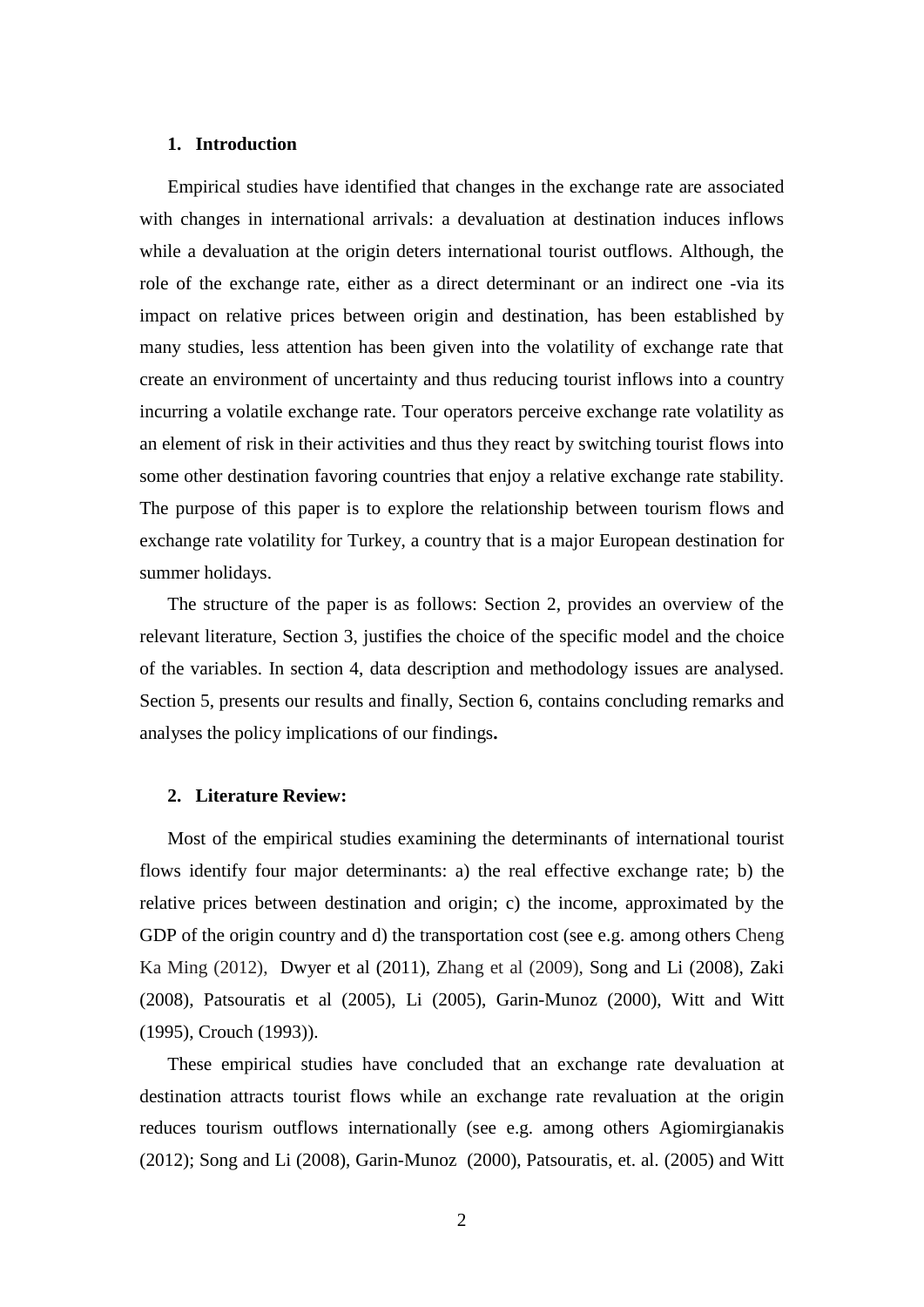and Witt (1995) adopting what Artus (1970) has suggested, namely, that travelers are more aware of exchange rates that they use and they are using them as proxy for the cost of living abroad (see also Stabler et.al. (2010 pp.53-55) for a relative discussion)). The income in the country of origin affects positively the ability and inclination of people for travelling abroad. The cost of living at a destination relative to an origin, given by relative consumer prices between destination and origin is negatively related to tourism inflows (see, among others, Dwyer et al.2010 page 63- 64). Transportation costs which is actually part of the overall cost of traveling to a destination, is negatively related in tourist flows see e.g. Agiomirgianakis (2012).

In examining the literature on the effects of exchange rates on international tourist flows one may note that much emphasis has been given into the changes or shocks or fluctuations of the exchange rate. Several studies have shed, some light into this direction see for example Patsouratis (2005) who shows that exchange rate fluctuations may be identified as the sole factor determining tourist flows, as the case of German tourism inflows in Greece. A result that can be attributed, both, to the perceptions of tourists that their cost of travelling becomes uncertain, as well as, to the behaviour of tour operators that hedge their activities away from countries incurring exchange rate volatility, see, e.g. Stabler 2010 pp.176-181 for a relative analysis. Earlier studies on the effects of exchange rate fluctuations on international tourist flows are summarized by Crouch (1993). Fewer, however studies focus rather on the exchange rate volatility such as Webber (2001), Chang et al (2009), Yap (2012), Santana Gallego (2010). In a seminal paper by Webber (2001), the volatility of exchange rate is identified as a significant determinant of the long run tourism demand as risk averse tourist may decide to cancel or delay or switch to another destination if there is too much volatility of the exchange rate. Also, exchange rate volatility may reflect political instability or social unrest in the destination country deterring tourists from this destination. Webber examining tourist outflows from Australia shows that exchanger rate volatility may lead tourists to abandon the idea of travelling to a particular country in 40% of cases.

Most recently Chiang et al (2009) initiated a further analysis into the effects of volatility of exchange rates showing that it is associated with the volatility into international tourist inflows in Taiwan. Yap (2012), initiated by the findings of Chiang et al (2009) in investigating whether exchange rate volatility results an increase in the uncertainty of tourist inflows into Australia, concludes that exchange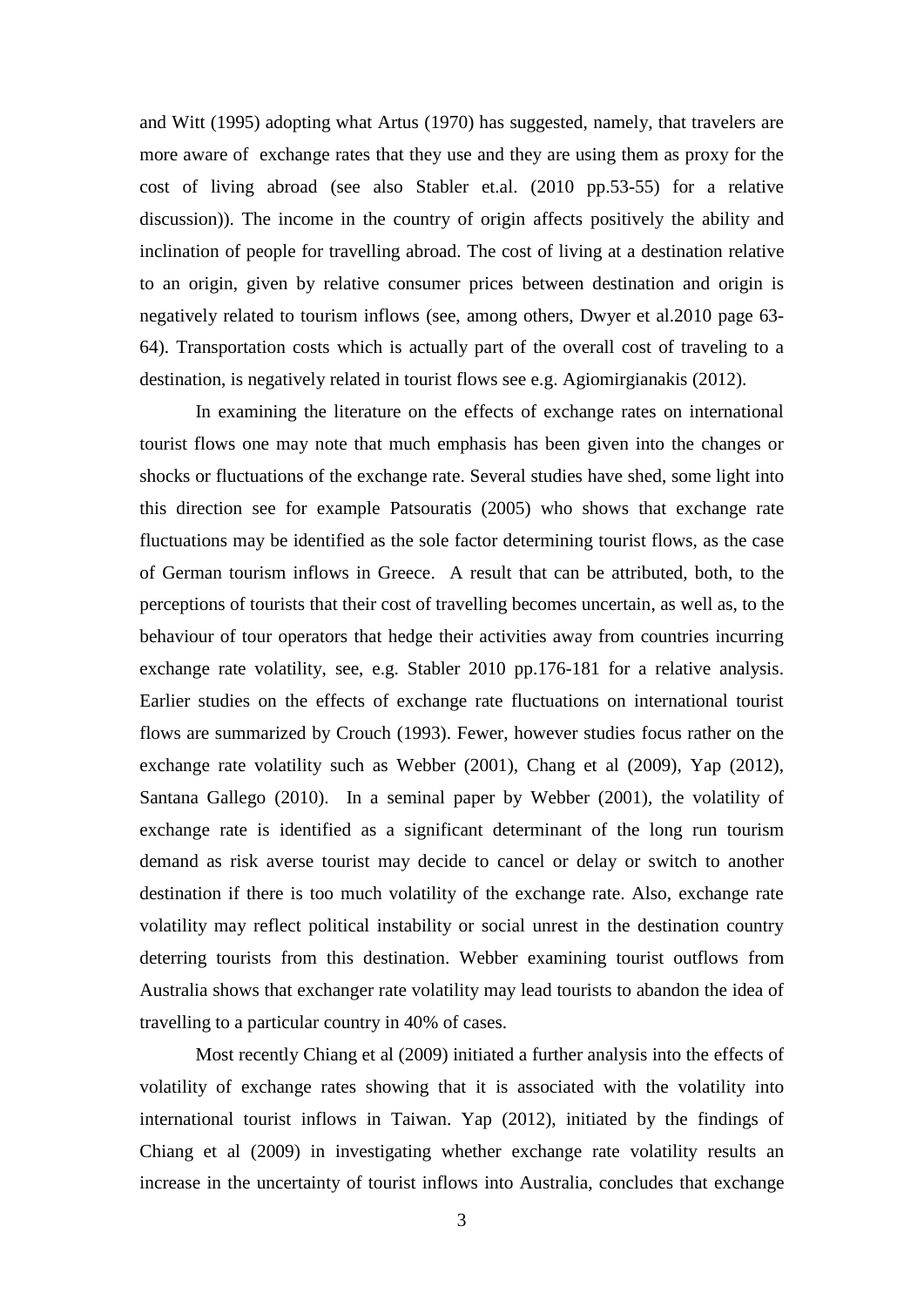rate volatility creates spillover effects on tourism arrivals in Australia though these effects may differ from stronger to weaker depending upon the sending country that creates these tourism inflows into Australia. On the other hand, Santana Gallego (2010) concludes that exchange rate volatility of zero i.e. a common currency, has the largest impact in tourism claiming that euro has increased tourist flows by 6.3%.

# **3. The Model**

<u>.</u>

The model for examining the effects of exchange rate volatility on tourist flows is that used in Serenis and Tsounis (2014a and 2014b) modified to include different volatility measures and also to account for seasonality effects. Tourist flows (measured by tourist arrivals) are considered to be a function of relative prices, weighted per-capita GDP and exchange rate volatility, as follows:

$$
\ln X_t = \lambda_0 + \lambda_1 \ln \left(\frac{P_X}{P_W}\right)_t + \lambda_2 \ln GDP_t + \lambda_3 V_t + \lambda_4 D_1 + \lambda_5 D_3 + \lambda_6 D_4 + \lambda_7 \text{T}
$$
  
+  $\omega_t$  (1)

where X is the number of tourist arrivals,  $P_X/P_w$  are relative consumer price indices between domestic country and the rest of the world (ROW), GDP is per capita GDP of the origin countries of tourists, measured in purchasing power parities (PPPs), V represents the two different measures of volatility, D1, D3, D4 are seasonal dummies, T is a time trend and  $\omega$  is an error term.

The number of tourist arrivals is the number or persons (residents and non residents) arriving with sole purpose of tourism. The relative prices variable is constructed from the country's CPI deflated by an index comprised of world CPI for each country in our sample<sup>1</sup>. The variable following the relative prices is per capita GDP of the origin countries of tourists, measured in purchasing power parities (PPPs). The variable is calculated as a weighted average of the per-capita GDP of the tourists' origin country, the weights being the share of specific country in the total number of tourists' arrivals in Turkey. It has been included in the model because tourism vacations are affected by income. Finally, the last variable (V), represents exchange rate volatility which is measured in two ways: first, as a measure of time varying

<sup>&</sup>lt;sup>1</sup> The inclusion of the relative consumer price  $P_x/P_w$  approximates reasonably the cost of tourism as it is adjusted by the exchange rate. For this reason, we do not include exchange rate as a separate variable see e.g. Witt and Witt 1995 and Patsouratis (2005) for a more detailed analysis.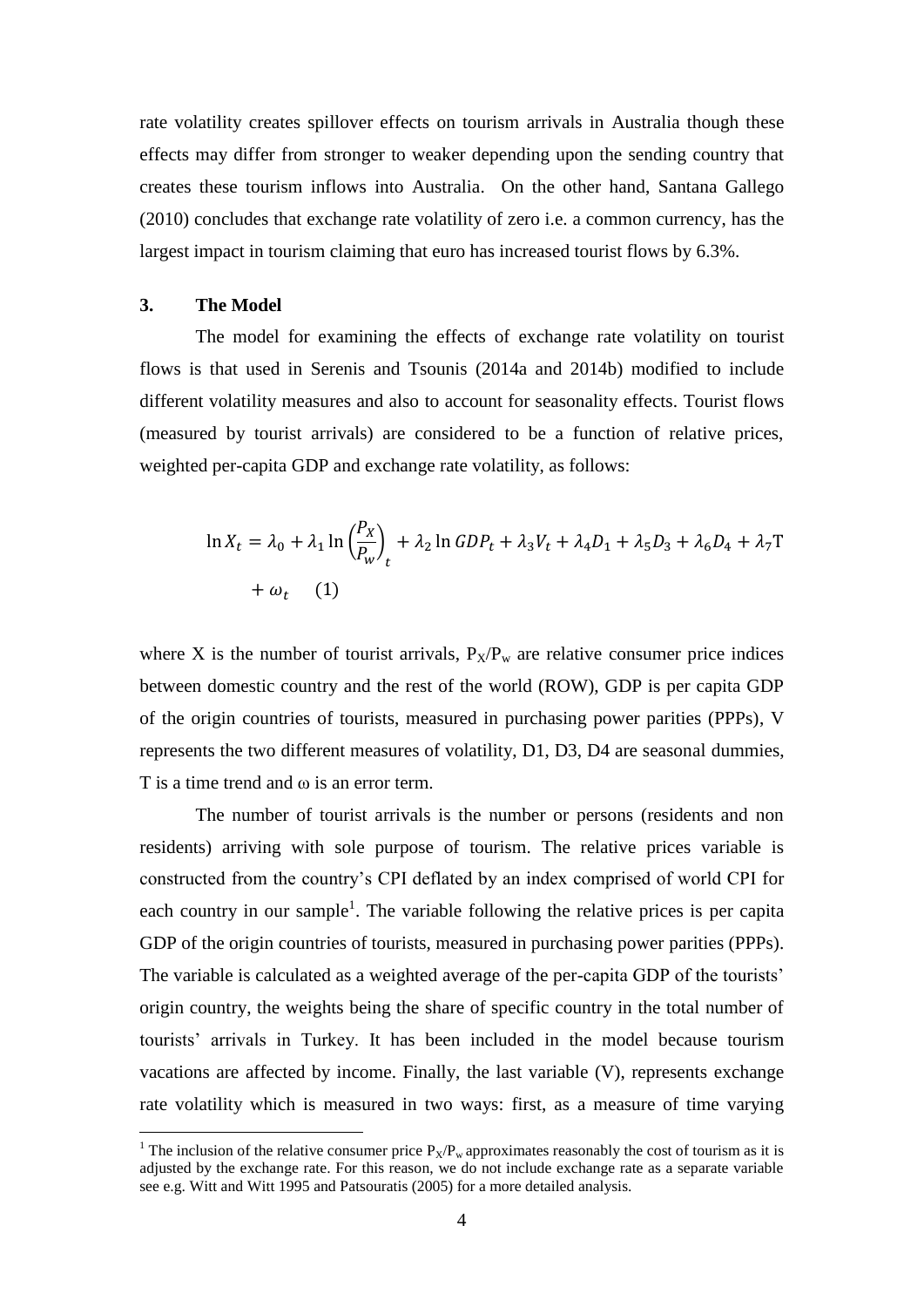exchange rate volatility, using the standard deviation of the moving average of the logarithm of real effective exchange rate and second, as a measure of high and low fluctuation of the average values of volatility by utilising a variable that captures high and low peak values of the real effective exchange rate.

# *Exchange rate volatility measurement*

Exchange rate (ER) volatility is a measure that is not directly observable thus; there is no clear, right or wrong, measure of volatility. Even though some empirical researchers have examined alternative measures of volatility, for the most part, the literature utilizes a moving average measure of the logarithm of the exchange rate.

$$
V_{t+m} = \left(\frac{1}{m}\sum_{i=1}^{m} (R_{t+i-1} - R_{t+i-2})^2\right)^{\frac{1}{2}} \quad (2);
$$

where R is the logarithm of the nominal or real effective exchange rate, m is the number of periods, usually ranging between 4-12.

The application of such a measure has its benefits but it also has pitfalls. The main disadvantage is that it fails to capture and incorporate the potential effects of high and low peak values of the exchange rate.

High and low peak values of the exchange rate capture the unpredictable factor which may alter the tour operators' behaviour. Many empirical researchers have in the past commented on the importance of unexpected values of exchange rate for exports. Akahtar and Hilton (1984) concluded that exchange rate uncertainty is detrimental to the international trade. Others researchers have applied volatility measures which attempted to incorporate unexpected movements of the exchange rate. Some have proposed the average absolute difference between the previous forward rate and the current spot rate as a better indicator of exchange rate volatility (Peree and Steinherr 1989). Awokuse and Yuan, (2006) applied a measure of volatility which included the variance of the spot exchange rate around the preferred trend. However, as suggested by De Grauwe (1988) risk preferences to unpredictable movements of the exchange rate play a vital role on exporters' behaviour. As a result, it is possible for a producer to either increase or decrease exports during a period for which exchange rates take up extremely high and low values. A moving average does reduce these high and low values and therefore, in some cases of extreme fluctuation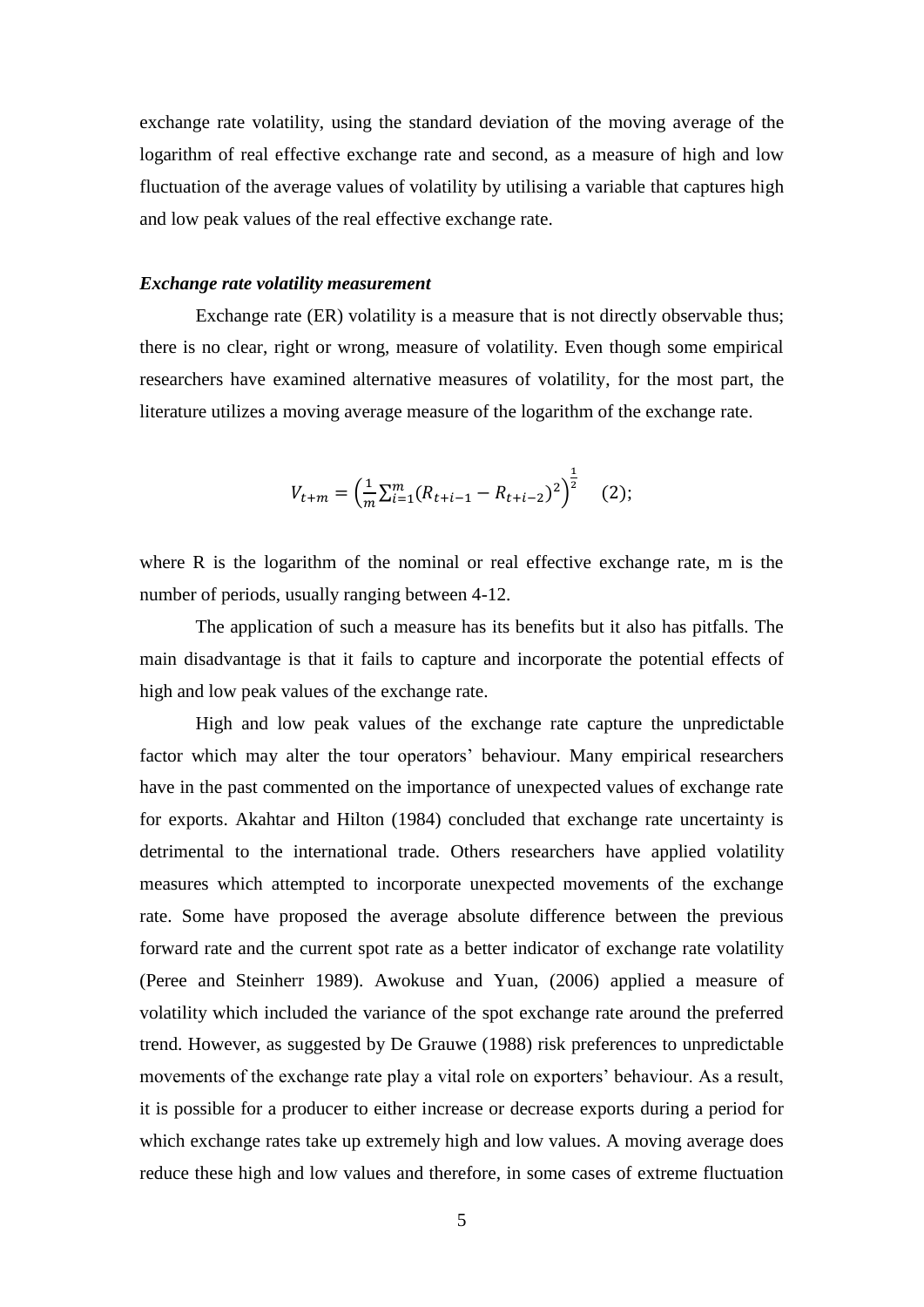of the exchange rate proves inadequate to fully capture the effects of volatility on exports.

With the above arguments in mind, we examine two sets of estimated equations, in this study. The first, contains the standard deviation of the moving average of the logarithm of the real effective exchange rate as a measure of volatility (V1) and the second, contains a variable capturing only high and low values of the exchange rate (V2).

In order to derive the second measure of volatility the average value of the exchange rate is calculated. V2 is constructed to capture only the values for which the exchange rate fluctuates above and below a certain percentage of the average value. Since we don't know for each country which values are perceived as high or low points we examine various cases for which the exchange rate increases above and below different certain thresholds ranging from 3%-7% and we will report the first statistically significant values that we obtain.

# **4. Data description and Methodology**

The data selected in this study are for Turkey, a country that is a major European destination for summer holidays.

Quarterly data are employed to explore the relationship between tourism services exports and exchange rate volatility that cover the period of the fourth quarter of 1994 to the fourth quarter of 2012. Tourist arrivals and GDP are obtained from Eurostat while the CPI values and real effective exchange rates are derived from International Financial Statistics (IFS).

# *Estimating methodology*

In order to examine the long-run relationship (co-integration) between the tourist flows, the exchange rate volatility and the other explanatory variables of percapita GDP and relative prices a cointegration analysis has been used. Before examining the existence of co-integration between the variables, we analyse first, the order of integration of the variables considered. This analysis is usually done using the ADF (Dickey, Fuller, 1981) or the P-P (Phillips, Perron, 1988) unit root test. The P-P unit root test was used to test the series for stationarity.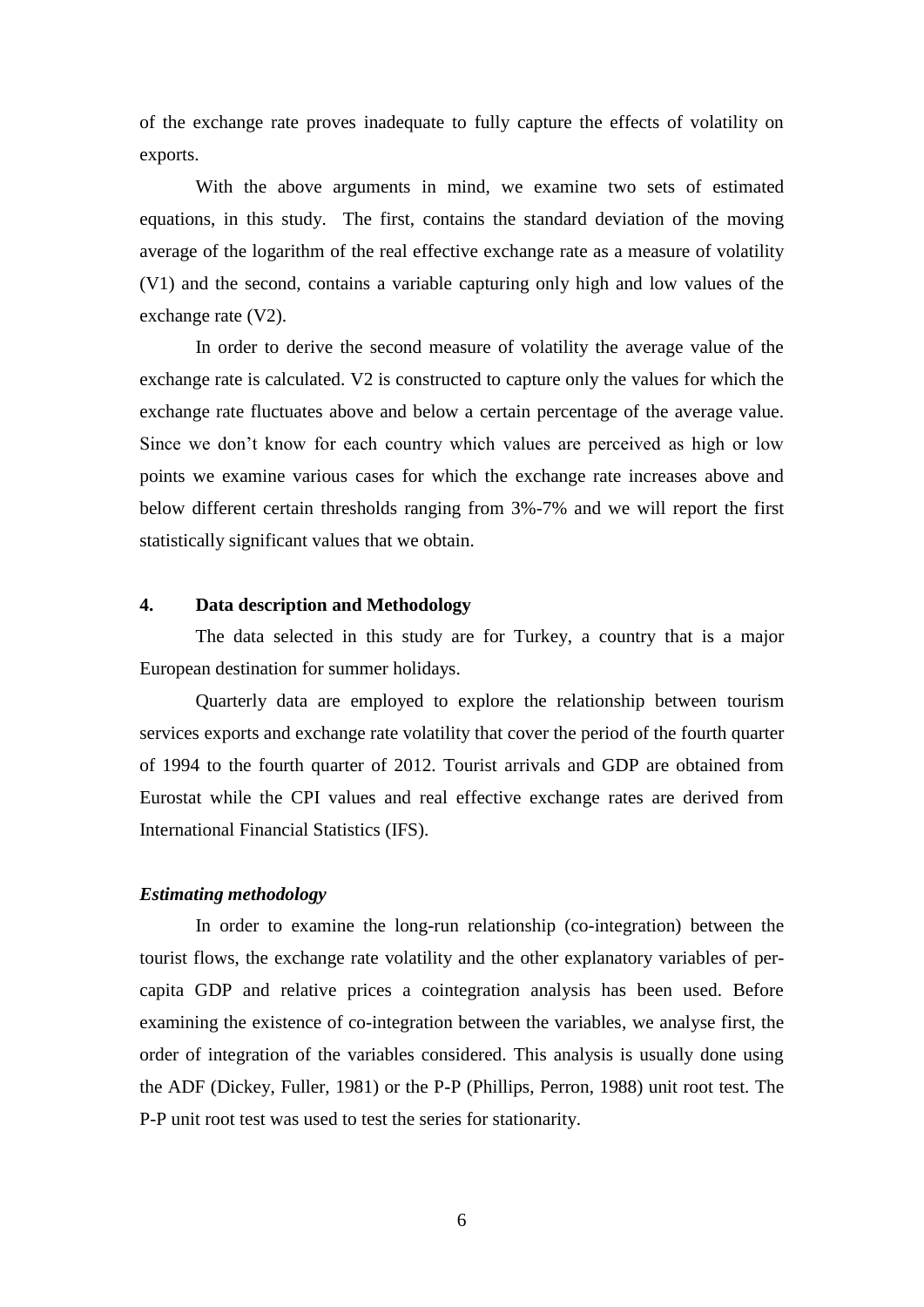| series         | <b>Level</b> | First       |
|----------------|--------------|-------------|
|                |              | difference  |
| ln X           |              |             |
|                | $-2.02204$   | $-4.85082*$ |
| lnGDP          |              |             |
|                | $-7.10305*$  | $-4.35388*$ |
| V <sub>1</sub> |              |             |
|                | $-3.665791$  | $-6.15042*$ |
| 1nP            |              |             |
|                | $-2.484047$  | $-5.67965*$ |
| V <sub>2</sub> |              |             |
|                | $-4.59118*$  | $-6.55632*$ |

**Table 1:** Phillips-Peron unit root test results

The values of the P-P test are presented in the above Table 1. The null hypothesis (H<sub>0</sub>) of a unit root (non-stationarity) is tested against the alternative. H<sub>0</sub> was rejected at 5% level of statistical significance for lnGDP and V2 while lnX, V1 and lnP were found to be non stationary at their level. However, the null hypothesis was rejected for their first difference and it is concluded that the variables lnGDP and V2 are I(0) while lnX, V1 and lnP are I(1).

When there are only I(1) variables, the maximum likelihood approach of Johansen and Juselius (1990) can be used. In our case the system contains I(0) and I(1) variables and therefore, the Autoregressive Distributed Lag modeling (ARDL) suggested by Pesaran *et al.* (1999, 2001) will be used. The ARDL method can be applied on a time series data irrespective of whether the variables are  $I(0)$  or  $I(1)$ (Pesaran and Pesaran, 1997), it provides unbiased estimates of the long-run model and validates the t-statistics even when some of the regressors are endogenous (Laurenceson and Chai, 2003). However, it is necessary to check that the variables are not I(2) because, in this case, ARDL would produce spurious results (Oteng-Abayie et.al., 2006). As it can be seen from the above Table, the variables are either stationary on their level or at their first difference.

Following Perasan *et.al.* (1999, 2001) the ARDL representation of equation (1) is:

Note: All tests are performed using the 5% level of significance; lnX is the logarithm of tourist arrivals, GDP represents the logarithm of a weighted index composed of the sums of each countries real gross per capita domestic product in PPP multiplied by the corresponding percentage of tourist flows from each country to Turkey, V1 is volatility measured as the moving average of the standard deviation of the exchange rate, V2 is the volatility measured capturing values above and below 6% of the average value of the moving average or the exchange rate and P is the logarithm of the country's CPI to world's CPI. All tests are performed to a maximum of three lags. The null hypothesis of a unit root is tested against the alternative. The asterisk denotes significance at least at 5% level. Source: authors' calculations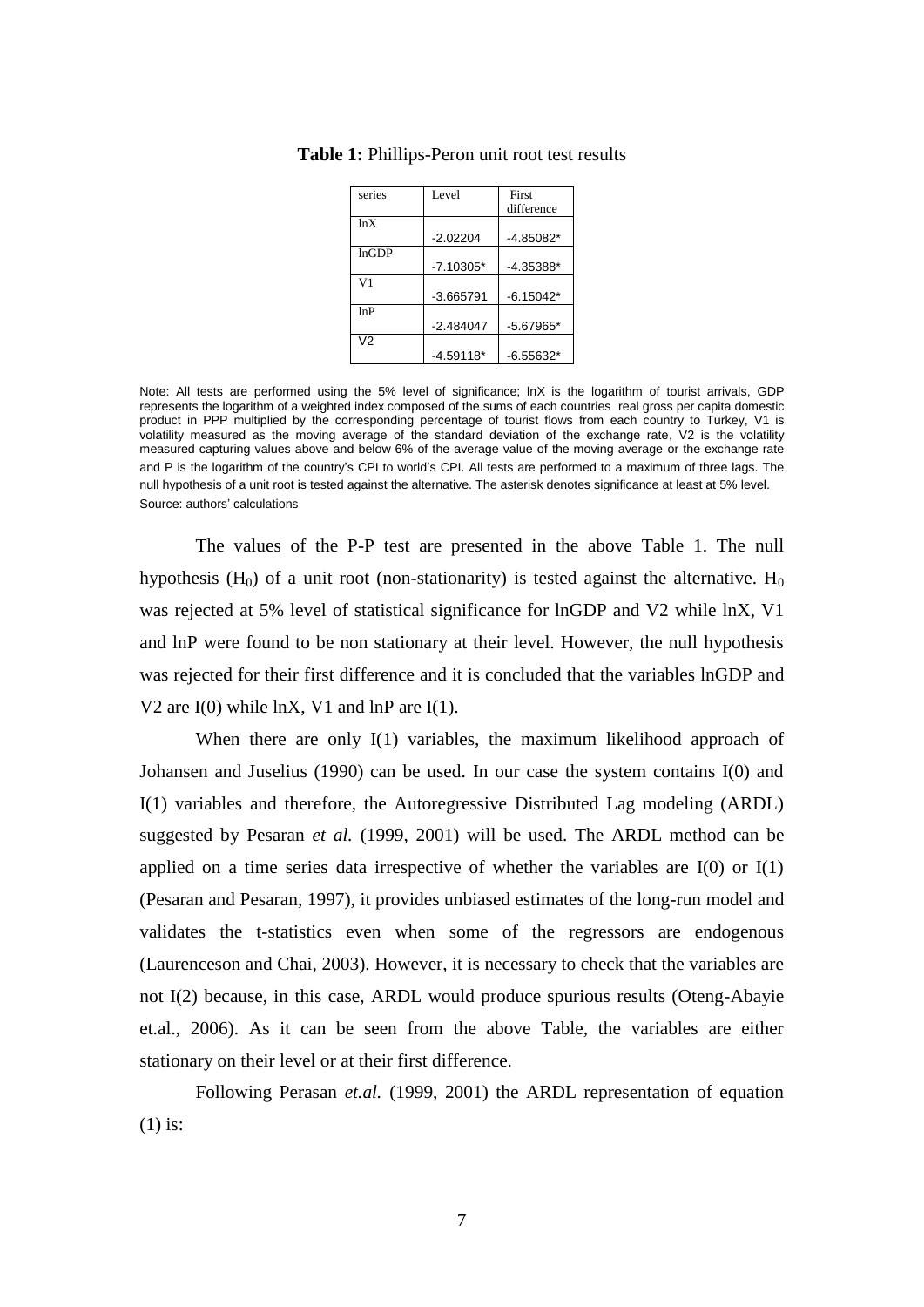$$
\Delta lnX_t = a_0 + \vartheta lnX_{t-1} + \sum_{i=1}^{\mu} \theta_i G_{i,t-1} + \sum_{j=1}^{\nu} a_j \Delta lnX_{t-j} + \sum_{i=1}^{\mu} \sum_{j=0}^{\nu} \beta_{ij} \Delta G_{i,t-j} + \tau T + \delta_1 D1 + \delta_3 D3 + \delta_4 D4 + \omega_t (3)
$$

where  $\Delta$  is the first-difference operator,  $X$  is the exports of tourist services,  $G=(ln P,$ *lnGDP, V1* or *lnV2)* is the vector with the explanatory variables; *P* is the relative prices, *GDP* weighted average real domestic per-capita GDP (the weights used are the shares in total Turkey's tourists arrivals of the tourists flows from each country), *V1* and *V2* represents the first and second measure of exchange rate volatility, *D1*, *D3*, *D4* are seasonal dummies, *T* is the time trend,  $\omega$  is a white noise error term,  $\mu=3$  is the number of explanatory variable,  $\vartheta$ ,  $\theta_i$  are the coefficients that represent the long-run relationship,  $\alpha_j$ ,  $\beta_{ij}$  are the coefficients that represent the short-run dynamics of the model and  $p$  is the number of lag length. The ARDL method to co-integration requires: first, equation (3) is estimated and the lag order of the ARDL is determined using the  $AIC^2$  lag selection criterion. To find the order of the ARDL model  $8^{(\mu+1)}$ =4096 regressions were estimated, for each measure of volatility. Second, a test was conducted that the errors in equation (3) are serially independent. The Lagrange Multiplier (LM) test was used to test the null hypothesis that the errors in equation (3) are serially independent against the alternative that there are autoregressive or moving average relationships in the errors. Then, the model is tested for stationarity (*i.e.* dynamic stability). The requirement is that the roots of the AR polynomials lie strictly outside the unit circle or alternatively, the inverse roots of the AR polynomials lie strictly inside the unit circle. In our case, the plot of the inverse roots of the AR polynomial was made. Fourth, from equation (3) a test for the existence of long-run relationship was made. This is called the 'bounds testing' approach to co-integration and it is associated to the hypothesis testing  $H_0: 9 = \theta_1 = \cdots = \theta_i = 0$ ; *i.e.* the longrun relationship does not exist against the alternative  $H_1: \vartheta \neq \theta_1 \neq \cdots \neq \theta_i \neq 0$  that the long-run relationship exists. Fifth, assuming that the bound test, described above, is conclusive and there is a cointegrating relationship, the coefficient of the Error Correction Term (ECT) and its statistical significance can be found by estimating:

1

<sup>2</sup> Akaike Information Criterion.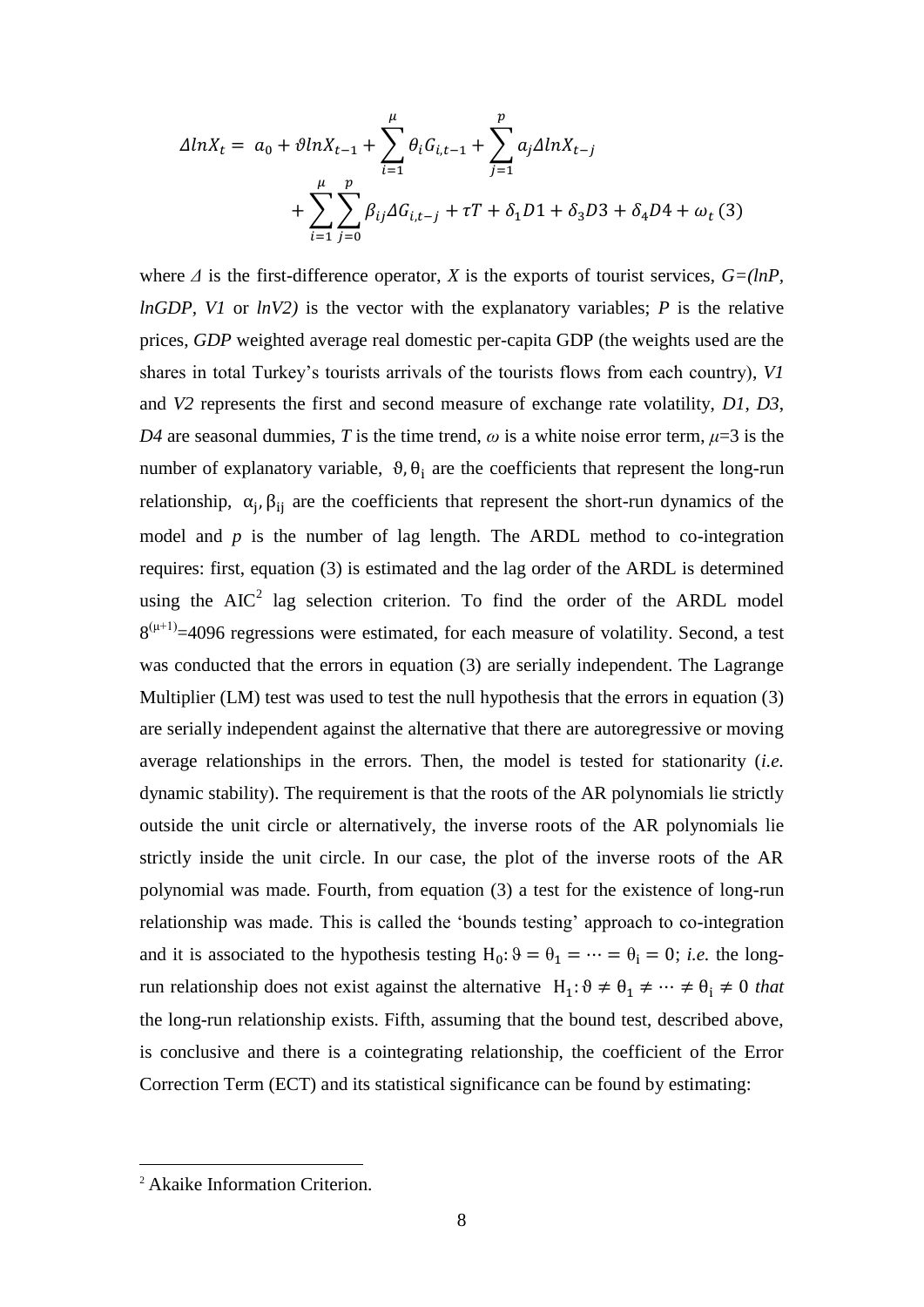$$
\Delta ln X_t = a_0 + \sum_{j=1}^p a_j \Delta ln X_{t-j} + \sum_{i=1}^\mu \sum_{j=0}^p \beta_{ij} \Delta G_{i,t-j} + eECT_{t-1} + \omega_t (4);
$$

The coefficient of the error correction term, *e*, should be negative and statistically significant meaning that there is a co-integration between the dependent and the explanatory variables. The value of this coefficient shows the percentage change of any disequilibrium between the dependent and the explanatory variables is corrected within one period (one quarter).

Finally, the long-run impact of the explanatory variables to the dependent variable is calculated using the expression (Bardsen 1989):

$$
\hat{\gamma}_i = -\frac{\hat{\theta}_i}{\hat{\vartheta}} \ \ (5);
$$

where  $\hat{\theta}_i$  and  $\hat{\theta}$  are the estimated long-run coefficients in equation (3). The  $\hat{\gamma}_i$ s show how the dependent variable, in our case the logarithm of tourist flows measured by tourist arrivals, responds in the long-run to any change in the explanatory variables *i.e.* the logarithm of the per capita GDP, the logarithm of the relative prices and the logarithm of the measure of the exchange rate volatility. However, the  $\hat{\gamma}_i$ s provide a single value to quantify the long-run effect and they do not provide any information about the degree of variability associated to them (Gonzalez-Gomez *et.al.*, 2011). Further, confidence intervals for each coefficient cannot be constructed using traditional statistical inference because they do not follow the normal distribution since they are calculated as the division of two normally distributed variables. Following Efron and Tibshirani (1998) the bootstrap method, which is a nonparametric method, can be used in order to calculate empirically confidence intervals without assuming a specific distribution of the  $\gamma_i$ s. In our case this was made for 95% level of statistical significance. If the zero is contained in the interval then the effect of the explanatory variable will not be statistically significant.

# **5. The Results**

1

The lag order of the ARDL model, found with the procedure described in the section above, is:  $(7,6,0,2)^3$ , for both measures of volatility. The first number represents the distributed lags of *ln*X, the second the distributed lags of *ln*P, the third

<sup>&</sup>lt;sup>3</sup> For the determination of the lag order of the ARDL model the maximum number of eight lags ( $p=8$ ) in equation (3) was considered.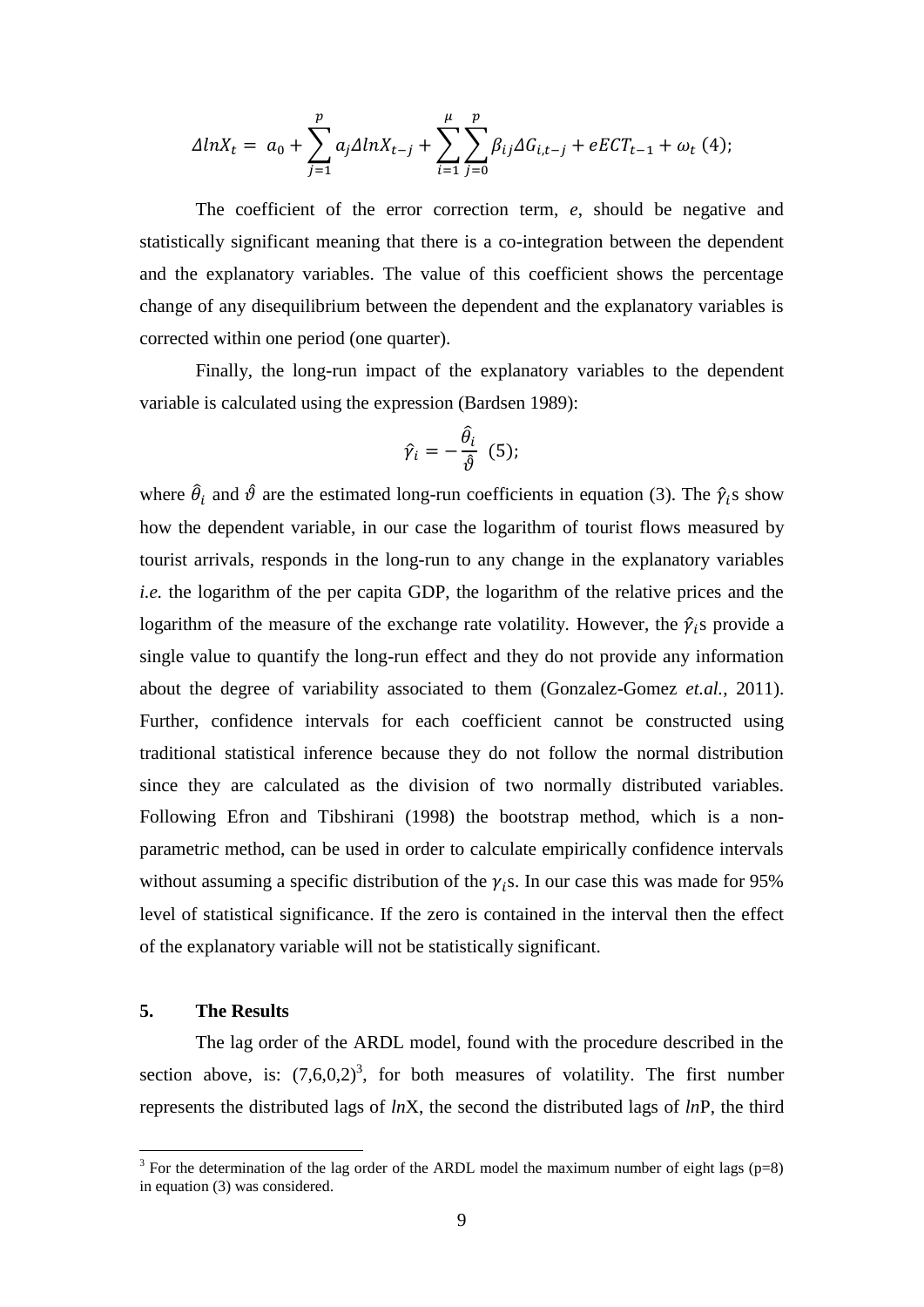the distributed lags of *ln*GDP and the fourth the distributed lags of V1 or *ln*V2. The regression results and the necessary diagnostic statistics for the ARDL models are presented in the Appendix. The long-run impact of exchange rate volatility on tourist flows is shown in Table 3 and it will be discussed bellow.

The Lagrange Multiplier (LM) test was used to test the null hypothesis that the errors in equation (3) are serially independent. The F-statistic of the LM test had a value of 1.109 using measure 1 and 0.535 using measure 2 and it was not significant so, the null hypothesis of no-serial correlation was not rejected.

The Breusch-Pagan-Godfrey heteroskedasticity test was also performed (column 6 of the Table in the Appendix); the F-statistic had a value of 0.736037, for measure 1; 1.447288 for measure 2, it was not statistically significant signifying that the null hypothesis of homoschedasticity was failed to be rejected.

A further test was performed to examine the structural stability of the coefficients of the two models. The variables included 73 observations and the Chow test was perform for a structural break in the coefficients for the middle of the sample period, i.e. the 36th observation. The F-statistic for the Chow test for the model with volatility measure 1 had a value of 0.99412 and it was not statistically significant signifying that there is no structural break in the coefficients. The same results were obtained for the model with volatility measure 2; the F-statistic for the Chow test had a value of 0.97274 and it was not statistically significant signifying also, that there is no structural break in the coefficients.

#### *Dynamic stability*

The next step was to establish the dynamic stability of the model. When a model has AR terms it will be dynamically stable when the roots of the AR polynomials lie strictly outside the unit circle or the inverse roots of the AR polynomials lie strictly inside the unit circle. In our case, the plot of the inverse roots of the AR polynomial was made and it is seen in Figure 1, below: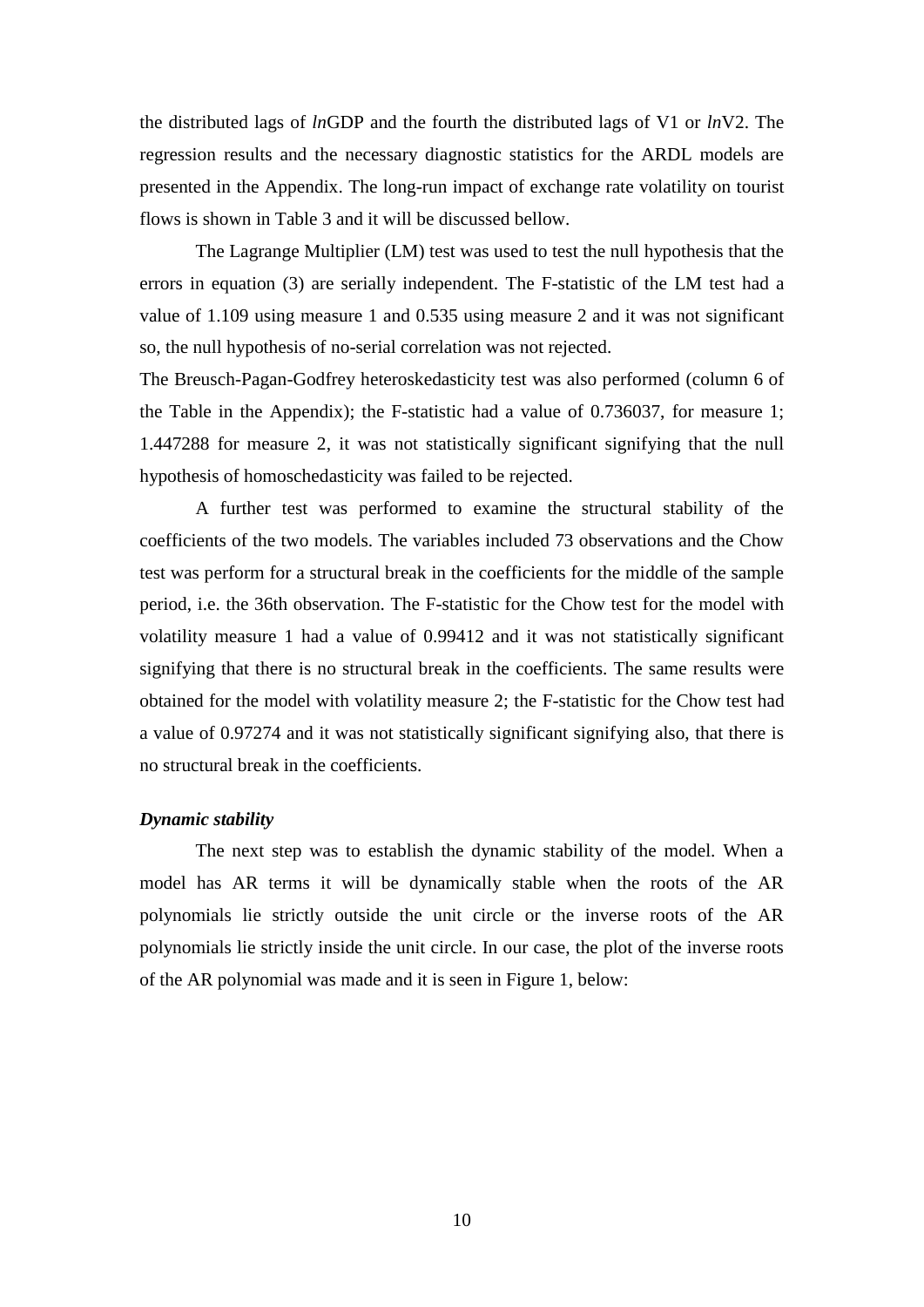



All the inverse roots of the AR polynomials lie strictly inside the unit circle therefore, the model is dynamically stable (stationary).

## *Long-run relationship*

The next step was to test for the existence of long-run relationship between the dependent and the explanatory variables. The Wald 'bounds test', described in the fourth step above, was performed and its results are reported in Table 2. According to the computed F-statistic which is higher than the appropriate upper bound of the critical value (column 4 of Table 2), the null hypothesis of no-cointegration is rejected and the alternative is adopted and it is concluded that there is a long run relationship between the variables. In other words, the computed F-statistic values using measure 1 is 10.38 and using measure 2 is 10.91.

|            | ARDL      | F-statistic. | Critical values for the |
|------------|-----------|--------------|-------------------------|
|            | order     | Wald         | F-statistic, lower and  |
|            |           | bound test   | bound<br>(from<br>upper |
|            |           |              | Perasan 2001)           |
|            |           |              |                         |
| Volatility | (7,6,0,2) | 10.3802      | 4,066 - 5,119           |
| measure 1  |           |              |                         |
| Volatility |           | 10.9142      | 4,066 - 5,119           |
| measure 2  | (7,6,0,2) |              |                         |

Table 2: Wald 'bounds test' for the existence of co-integration

Note: All tests are performed using the 5% level of significance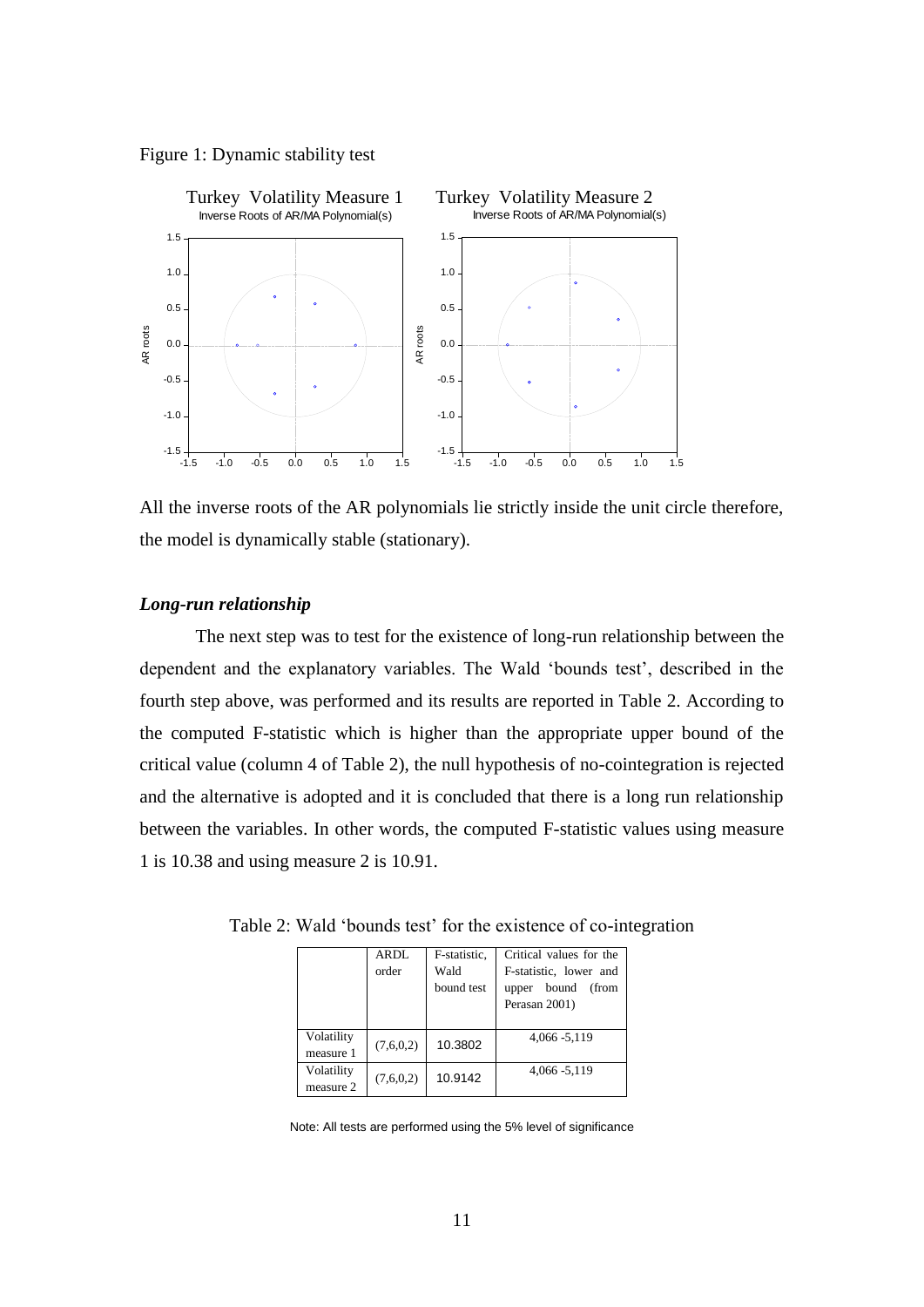After establishing, by the Wald test, that there is a cointegrating relationship, the coefficient of the Error Correction Term (ECT) and its statistical significance was estimated and they are presented in Table 3. The coefficient of the ECT, *e-hat*, should be negative and statistically significant meaning that there is a co-integration between the dependent and the explanatory variables. The value of this coefficient shows the percentage change of any disequilibrium between the dependent and the explanatory variables is corrected within one period (one quarter). In our case the sign of the ECT coefficient is of the expected value, it is negative, and it is statistically significant. Its value ranges from  $-0.54$  for volatility measure 1 to  $-0.6$  for volatility measure 2 and shows that any disequilibrium between the dependent and the explanatory variables is corrected in less than a year (note, that when the value of the *e-hat* is larger than |-1| the correction takes place in less than one quarter, in our case a disequilibrium is corrected within three quarters time).

| Country-exchange<br>volatility<br>rate<br>measure |          |                            | confidence intervals for $\hat{y}_i$  |
|---------------------------------------------------|----------|----------------------------|---------------------------------------|
|                                                   |          |                            |                                       |
|                                                   |          | $InP: -0.144$              | $[-0.227 - 0.061]$                    |
| volatility measure 1                              | $-0.543$ | InGDP: 11.402              | [6.12516.680]                         |
|                                                   |          | $V1: -6.304$               | $[-12.366 - 0.242]$                   |
|                                                   |          | $InP: -0.1736$             | $[-0.237 - 0.110]$                    |
| volatility measure 2                              | $-0.598$ | InGDP: 12.401<br>V2: 7.241 | [7.000 17.820]<br>$[-14.326 - 0.156]$ |

Table 3: Long-run impact of exchange rate volatility on tourist flows

Notes: lnP represents the long run value of the ratio of the relative CPIs, lnGDP represents the logarithm of a weighted index composed of the sums of each country's real gross domestic per-capita product in PPP multiplied by the equivalent percentage of tourist arrivals of each country to Turkey, V1 represents the long run value of volatility measured as a moving average and V2 is the volatility capturing values above and below 6% of the average value of the moving average and P is the logarithm of the country's CPI to world's CPI; the asterisk indicates statistical significant coefficients at 5% level of statistical significance, the relevant confidence intervals are indicated in bold.

Finally, the long-run impact of the explanatory variables to the dependent variable is calculated using the expression given in (5). The  $\hat{\gamma}_i$ s show how the dependent variable, in our case the logarithm of tourist arrivals, responds in the longrun, to any change in the explanatory variables *i.e.* the logarithm of per-capita GDP of the countries of tourists origin, the logarithm of relative prices and the logarithm of the measure of exchange rate volatility. The statistical significance of the long-run coefficients are shown by the bootstrap confidence intervals (column 5). The results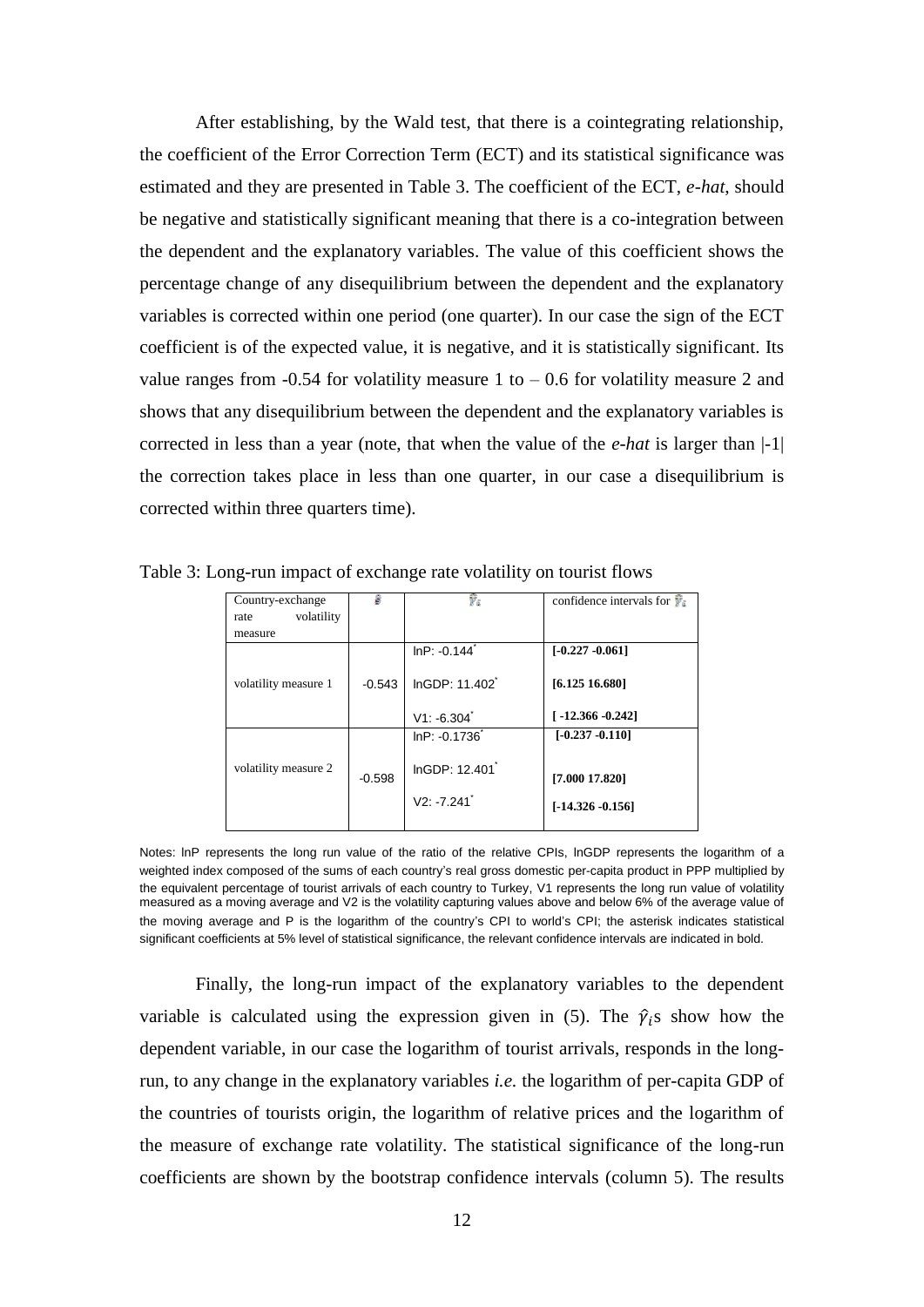from the examination of the effects of exchange rate volatility (measure 1 and 2) on tourist arrivals indicate that exchange rate volatility has a strong negative effect for Turkey for both measures of volatility, i.e. when both moving average measure is used (measure 1) and measure 2 that captures high and low fluctuation of more that 6% above and below the moving average of the exchange rate. The latter measure has a higher effect than the former (the coefficient in absolute terms is higher) indicating that high volatility affects more the decisions of tourists and tour operators. Smaller changes of the exchange rate have less effect on tourist flows.

The relative price variable, is negative and significant. This finding is in line with Garin-Mynoz T and Amaral T.P., (2000) and suggests that an increase in the consumer price index of Turkey relative to the ROW reduces tourism arrivals irrespectively of what measures of volatility.

The per-capita GDP variable was included because tourism services is a part of consumption which depends heavily on consumer income. The coefficient for the per-capita GDP of the tourists' countries of origin was positive, statistically significant and of high value confirming the predictions of the theory that income is an imports factor in consumption. The estimated income elasticity is very high in both models of the different measure of exchange rate volatility indicating that the touristic product of Turkey is a *luxury good*.

## **6. Conclusions and policy implications**

In this study, the relationship between tourist inflows, measured by tourist arrivals, and exchange rate volatility has been examined for an eastern Mediterranean country, Turkey. Our empirical methodology relies upon the theory of cointegration, error correction representation of the cointegrated variables and different volatility measurements of the exchange rate. Our results can be summarised as follows. First, exchange rate volatility, using both measures of ERV has indeed a significant negative effect on tourist inflows into Turkey. By both measures, the coefficient of ERV is considerably high, more than six, indicating that a one per cent change in the exchange rate reduces tourist flows into Turkey by more than 6 per cent. Furthermore, a comparison of ERV elasticities in the two specifications of our model shows that higher values of ERV have a larger negative impact on tourist arrivals into Turkey. Indeed, as the second specification captures high and low fluctuations (more that 6% above and below the moving average of the exchange rate) the estimated coefficient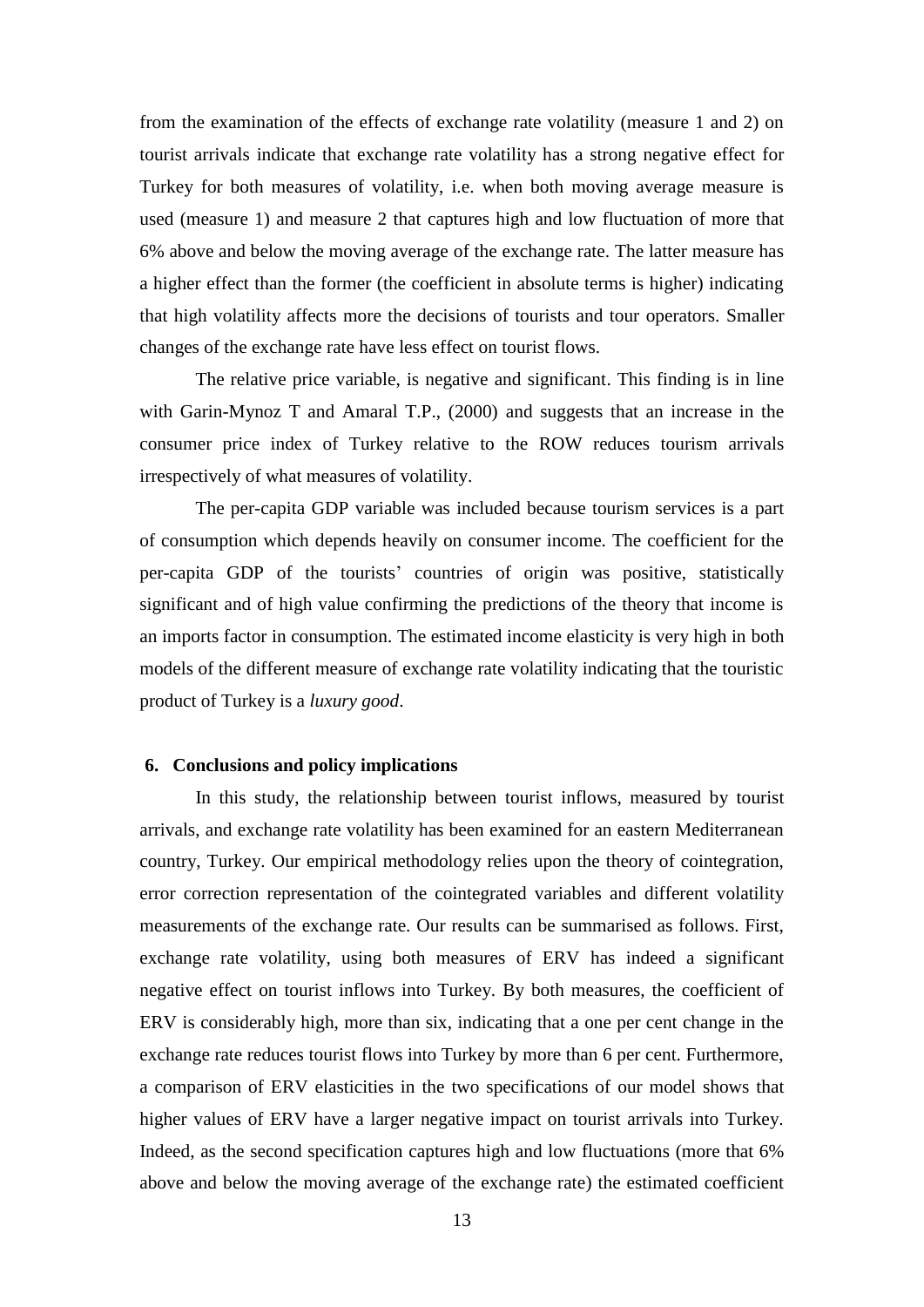of the ERV is larger than the one found when the ERV is measured by the moving average of the exchange rate. This signifies that there is an escalating effect in the negative influence of the ERV on tourist flows: *increased volatility reduces tourists' arrivals increasingly more*. Potential travelers, as well as, their tour operators are affected more on the choice of travel destination by the extreme values of exchange rate rather than by a smooth measure of them.

Second, the GDP variable is per capita GDP at the origin countries of tourists, measured in purchasing power parities (PPPs) and it is positive and statistically significant. The values of the coefficients, representing income elasticities of tourist arrivals, in the two estimated models are very high (with values more that 11) indicating that an one percent change in the per capita purchasing power at tourist origin affects positively and by more that 11 percent the number of tourist arrivals in Turkey. This means that the touristic product of Turkey is a luxury good for her international tourists.

Third, an increase in the consumer price index of Turkey relative to the rest of the world reduces tourism arrivals irrespectively of what measures of volatility are used. This is an expected result, showing that inflation affects negatively the attractiveness of the country as a tourist destination.

Our findings have some direct policy implications: policy makers should, in principle, consider the effects of exchange rate volatility in designing tourism economic policy, for example, countries that have substantial tourist inflows from a diversified range of international markets should avoid the opening up of markets that may be exposed to either real or monetary disturbances (say due to political instability as is the case in Ukraine currently) that could result an exchange rate volatility. By the same token, a country relying heavily on its tourism industry, should avoid exercising exchange rate policies in order to correct its international competiveness, as these policies may end up to an exchange rate volatility that could, in turn, reduce substantially its tourism inflows, this is especially true in the case of increasing ERV that escalates its negative influence on tourism flows.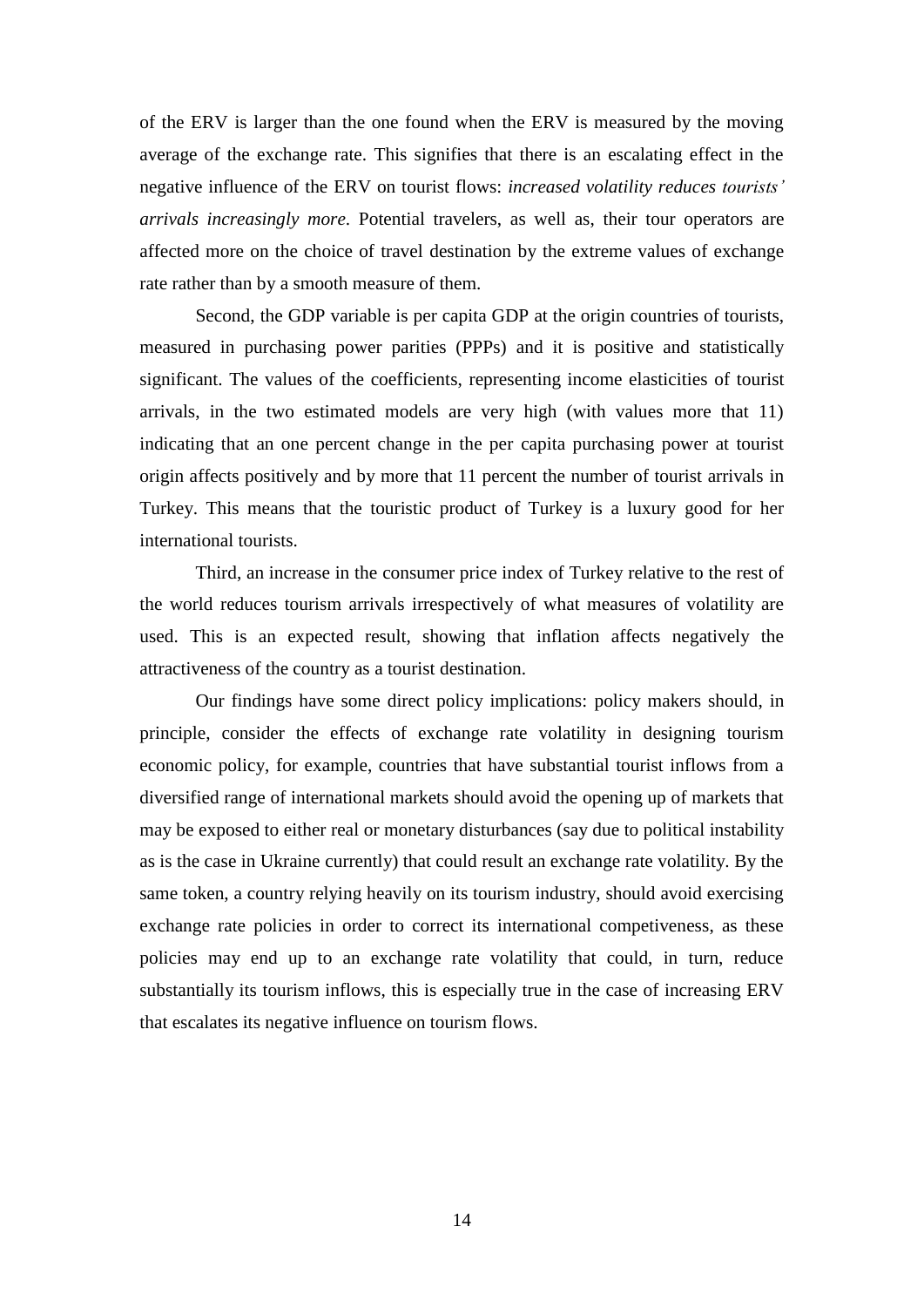#### **References:**

- Agiomirgianakis George M. and George Sfakianakis (2012) "Determinants of Tourism Demand in Greece: A panel data approach" presentation at EEFS2012, Istanbul, Turkey.
- Akhtar, M. and Hilton, S. R. (1984) 'Effects of Exchange Rate Uncertainty on German and U.S. Trade', *Federal Reserve Bank of New York,* Quarterly Review, Vol 9, pp. 7-16.
- Artus, J.R. (1970) "The Effect of Revaluation on the Foreign Travel Balance of Germany", *IMF Staff Papers*, 17, pp. 602-17
- Awokuse, T. and Yuan, Y. (2006) 'The Impact Of Exchange Rate Volatility On U.S. Poultry Exports Agribusiness'*,* Vol 22(2), pp. 233-245.
- Bardsen, G., (1989). 'Estimation of long run coefficients in error correction models', *Oxford Bulletin of Economics and Statistics*, Vol, 51(3), pp. 345-350.
- Cheng Ka Ming (2012) "Tourism demand in Hong Kong: income, prices, and visa restrictions" Current Issues in Tourism Vol. 15, No. 3, April 2012, 167–181.
- Chang, C.-L., and M. McAleer, 2009, "Daily Tourist Arrivals, Exchange Rates and Volatility for Korea and Taiwan", *Korean Economic Review* , 2009, 25, 241- 267.
- Crouch G. (1993) "Currency Exchange Rates and the Demand for International Tourism" *The Journal of Tourism Studies* Vol. 4, pp. 45- 53*.*
- De Grauwe, P. (1988) 'Exchange Rate Variability And The Slowdown In Growth Of International Trade'*, Staff Papers- International Momentary Fund*, Vol 35, pp. 63-83.
- Dickey,D.A. and Fuller, W. (1981), 'Likelihood Ratio Statistics for Autoregressive Time Series with Unit Root', *Econometrica*, vol49(4), pp.1057-1072.
- Dwyer, L., Forsyth, P., and Dwyer, W., 2010, Tourism Economics and Policy, Channel View Publications, London.
- Dwyer, L and Peter Forsyth(2011) "Methods of estimating destination price competitiveness: a case of horses for courses?" *Current Issues in Tourism,* Vol. 14, No. 8, November 2011, 751–777
- Efron, B., and Tibshirani, R., (1998), *An introduction to the bootstrap*, Chapman Hall.
- Garin-Munoz, T and Amaral T.P., (2000) "An Econometric Model for International Tourism Flows to Spain": *Applied Economics Letters*, Vol. 7 pp. 525-529.
- Gonzalez-Gomez, M., Alvarez-Diaz, M. And Otero-Giraldez, M., (2011), 'Modeling Domestic Tourism Demand in Galicia using the ARDL approach', *Tourism & Management Studies*, Vol. 7, 54-61.
- Johansen, S. and Juselius, K. (1990), 'Maximum Likelihood Estimation and Inference on Co-Integration – with Applications to the Demand for Money', *Oxford Bulletin of Economics and Statistics*, Vol 52(2), pp.169-210.
- Laurenceson, J. and Chai, J.C.H., (2003). *Financial Reform and Economic Development in China*, Northampton, MA: Edward Elgar.
- Li Gang, Haiyan Song and Stephen F. Witt (2005), " Recent Developments in Econometric Modeling and Forecasting *Journal of Travel Research* 44: 82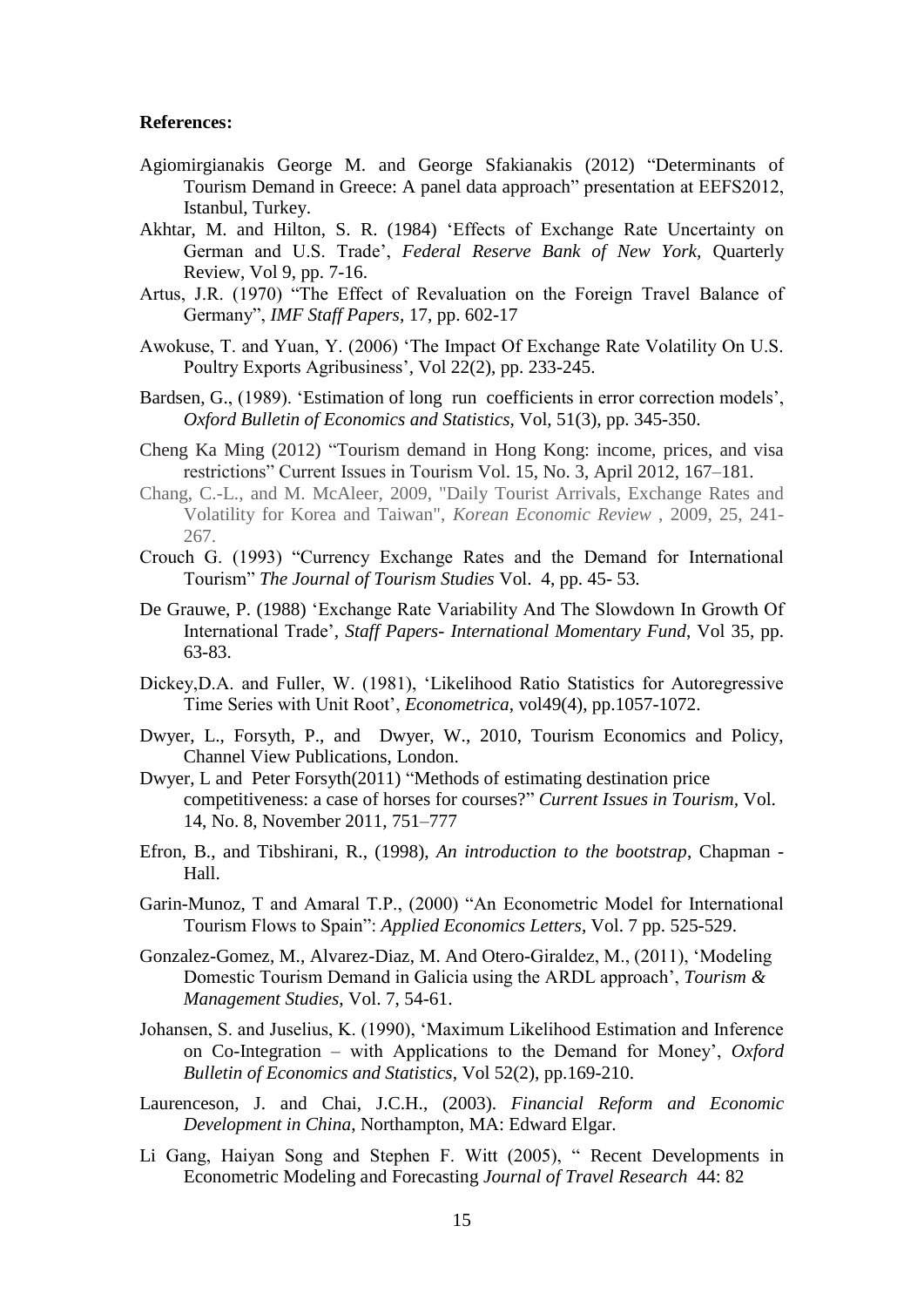- Oteng-Abayie, E., Frimpong, J., (2006), 'Bound Testing Approach to Cointegration: An Examination of Foreign Direct Investment Trade and Growth Relationships,' *Americal Journal of Applied Sciences*, 11(3):2079-2085
- Patsouratis, V., Z. Frangouli and G. Anastasopoulos (2005) "Competition in Tourism among the Mediterranean Countries", *Applied Economics*, Vol. 37 pp. 1865-1870.
- Pesaran, M. H. and Persaran, B., (1997), *Working with Microfit 4.0: Interactive Econometric Analysis*, Oxford: Oxford University Press
- Pesaran, M. H. and Shin, Y., (1999), 'An Autoregressive Distributed Lag Modelling Approach to Cointegration Analysis', in Strom, S. and Diamond, P., (Eds.), *Econometrics and Economic Theory in the 20th Century: The Ragnar Frisch-Centennial Symposium*, Cambridge: Cambridge University Press.
- Pesaran, M, Shin, Y. and Smith, R, (2001), 'Bounds testing approaches to the analysis of level relationships', *Journal of Applied Econometrics*, Vol. 16, pp.289-326.
- Peree, E. and Steinherr, A. (1989) 'Exchange Rate Uncertainty And Foreign Trade'*, European Economic Review,* Vol 33, pp. 1241-1264.
- Phillips, P.C. and Perron, P. (1988), 'Testing for a Unit Root in Time Series Regrassion', *Biometrica*, Vol 75(2), pp. 335-346.
- Santana, Gallego M, F.J. Ledesma-Rodríguez and J. Pérez-Rodríguez (2010) **"**Exchange Rate Regimes and Tourism", *Tourism Economics,* Vol 1.
- Serenis, D., Tsounis, N., (2014), 'Exchange Rate Volatility and Aggregate Exports: Evidence from two Small Countries', *ISRN Economics*, Volume 2014, Article ID 839380
- Serenis, D., Tsounis, N., (2014), 'The Effects of Exchange Rate Volatility on Sectoral Exports. Evidence from Sweden, the U.K. and Germany', *International Journal of Computational Economics and Econometrics*, (in print)
- Song, H and G. Li (2008) "Tourism Demand Modeling and Forecasting-A review of Recent Research" *Tourism Management* Vol. 29, pp. 203-220.
- Stabler, M. A. Papatheodorou and T Sinclair (2010) *The Economics of Tourism*, 2<sup>nd</sup> ed. Routledge.
- Webber, A. (2001), "Exchange Rate Volatility and Cointegration in Tousim Demand, *Journal of travel Research,* Vol. 39, pp. 398-405.
- Witt, S.F and C Witt (1995), "Forecasting Tourism Demand: A Review of Empirical Research", *International Journal of Forecasting* Vol. 11, pp. 447-475.
- Yap, Ghialy Choy Lee (2012) "An Examination of the Effects of Exchange Rates on Australia's Inbound Tourism Growth: A Multivariate Conditional Volatility Approach" *International Journal of Business Studies.* Vol 20, No. 1, December 2012: pages 111 to 132
- Zaki Ahmed (2008) An Econometric Model Forecasting Egypt's Aggregate International Tourism Demand and Revenues Tourism and Hospitality Planning & Development Vol. 5, No. 3, 215–232, December 2008
- Zhang1 Yujuan, Hailin Qu2\_ and Pimtong Tavitiyaman (2009) "The Determinants of the Travel Demand on International Tourist Arrivals to Thailand" *Asia Pacific Journal of Tourism Research*, Vol. 14, No. 1, March 2009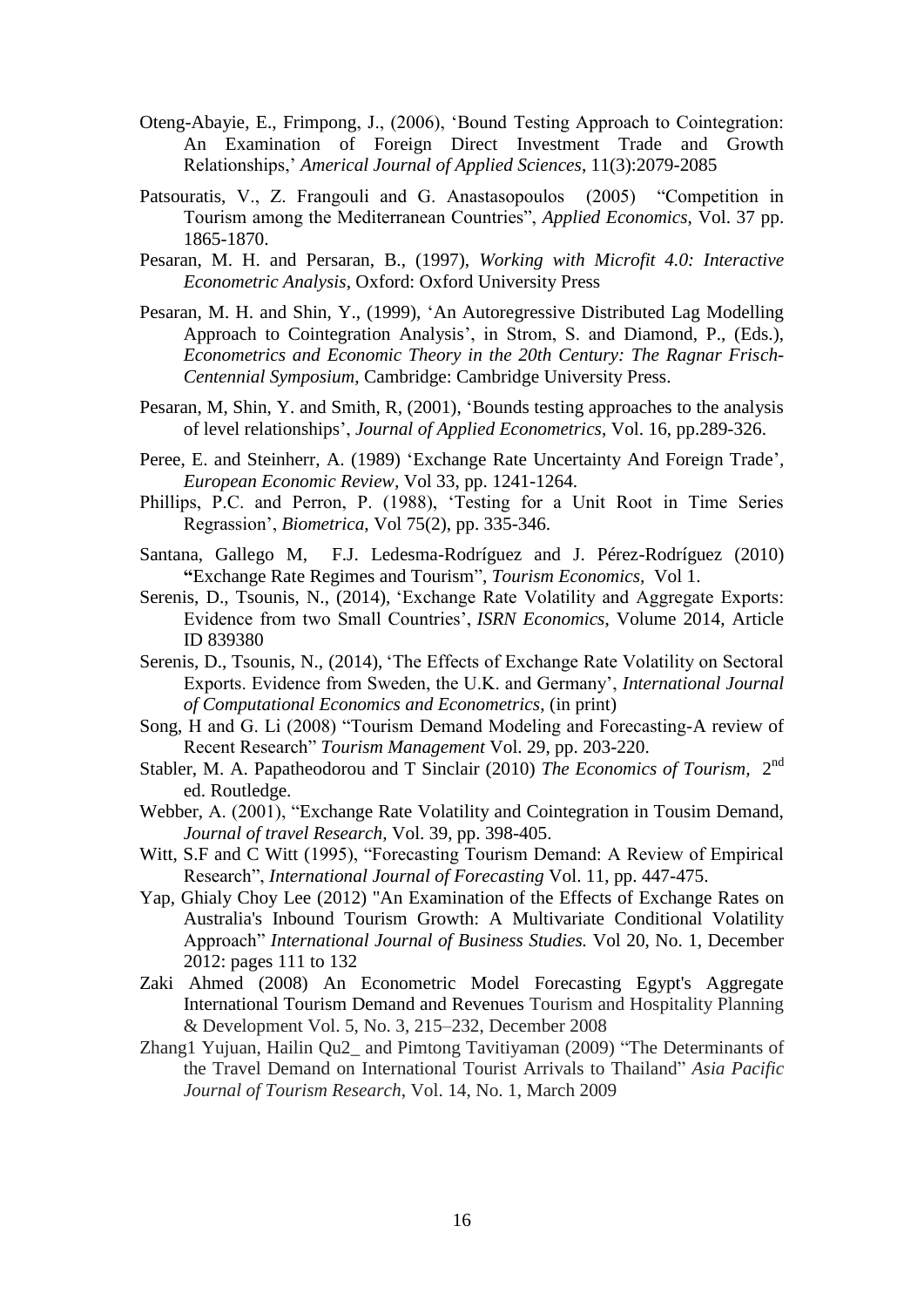|                         | ARDL order | Regressor, coefficient                                                                                                                                                                                                                                                                                                                                                                                                                                                                                                                                                                                                                                                                                                                                                                                                                            | F-statistic, LM | Dynamic stability | Heteroskedasticity |
|-------------------------|------------|---------------------------------------------------------------------------------------------------------------------------------------------------------------------------------------------------------------------------------------------------------------------------------------------------------------------------------------------------------------------------------------------------------------------------------------------------------------------------------------------------------------------------------------------------------------------------------------------------------------------------------------------------------------------------------------------------------------------------------------------------------------------------------------------------------------------------------------------------|-----------------|-------------------|--------------------|
|                         |            |                                                                                                                                                                                                                                                                                                                                                                                                                                                                                                                                                                                                                                                                                                                                                                                                                                                   | test            |                   | Test, F-statistic  |
| Volatility<br>measure 1 | (7,6,0,2)  | $lnV1(-1)$ *:<br>$-6.184516$<br>In GDP $(-1)^*$ :<br>11.18608<br>$lnX(-1)$ .<br>$-0.981042$<br>$ln P(-1)$ *:<br>$-0.140939$<br>$\Delta(\ln(X(-1)))$ :<br>0.066462<br>$\Delta(\ln(X(-2)))^*$ :<br>0.268361<br>$\Delta(\ln(X(-3)))$ :<br>0.166415<br>$\Delta(\ln(X(-4)))^*$ :<br>0.228967<br>$\Delta(\ln(X(-5)))^*$ :<br>0.110172<br>$\Delta(\ln(X(-6)))^*$ :<br>0.123157<br>$\Delta(\ln(X(-7)))^*$ :<br>0.055153<br>$\Delta(\ln(P))$<br>0.242515<br>$\Delta(\ln(P(-1)))$<br>$-0.582530$<br>$\Delta(\ln(P(-2)))$<br>$-1.039797$<br>$\Delta(\ln(P(-3)))$<br>0.793143<br>$\Delta(ln(P(-4)))$<br>0.653836<br>$\Delta(\ln(P(-5)))^*$<br>$-1.043365$<br>$\Delta(\ln(P(-6)))^*$<br>$-1.729556$<br>$\Delta(\ln(\mathrm{GDP}))^{**}$ :<br>6.604173<br>$\Delta(V1)^*$ :<br>$-2.592830$<br>$\Delta(V1(-1))$ *:<br>3.447636<br>$\Delta(V1(-2))$ *:<br>2.350685 | 1.108874        | yes               | 0.736037           |
| Volatility<br>measure 2 | (7,6,0,2)  | $lnV1(-1)$ *:<br>$-7.120401$<br>In GDP $(-1)^*$ :<br>12.20316<br>$lnX(-1)$ *:<br>$-0.983344$<br>$ln P(-1)^*$ :<br>$-0.170687$<br>$\Delta(\ln(X(-1)))$ :<br>0.014169<br>$\Delta(\ln(X(-2)))^{**}:$<br>0.224298<br>$\Delta(\ln(X(-3)))$ :<br>0.162253                                                                                                                                                                                                                                                                                                                                                                                                                                                                                                                                                                                               | 0.5347          | yes               | 1.447288           |

# Appendix: ARDL regression results (depended variable Δ*Xt*)